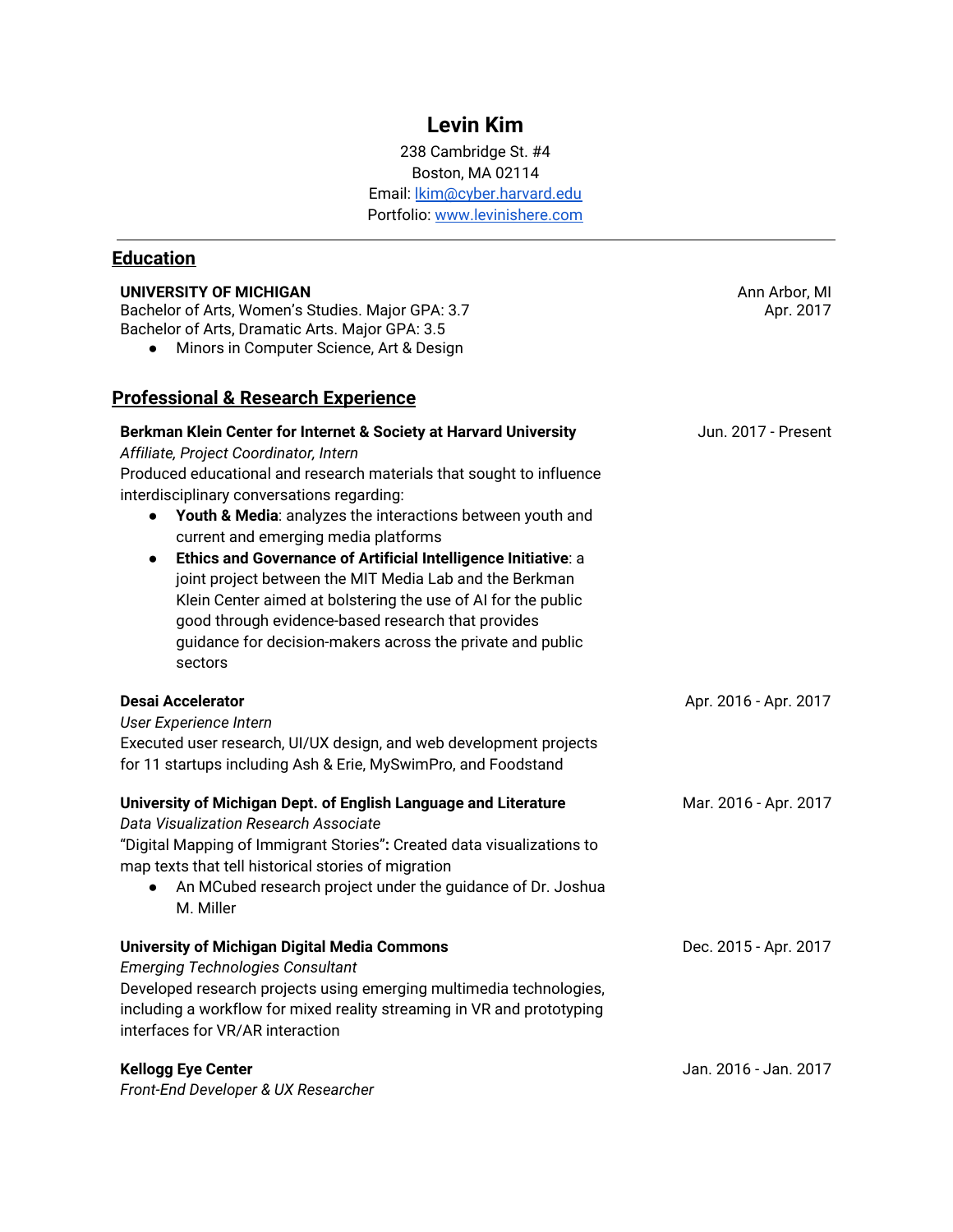| "Cloud-Based Ocular Disease Diagnosis (RetDegenDx)": Conducted<br>user research and developed interfaces for a web application to aid<br>physicians in diagnosing genetic retinal dystrophies<br>A Multidisciplinary Design Project under the guidance of Dr.<br>Andrew DeOrio, Dr. K. Thiran Jayasundera, and Dana Schlegel |                                                         |
|------------------------------------------------------------------------------------------------------------------------------------------------------------------------------------------------------------------------------------------------------------------------------------------------------------------------------|---------------------------------------------------------|
| <b>University of Michigan Design Clinic</b>                                                                                                                                                                                                                                                                                  | Sep. 2016 - Dec. 2016                                   |
| <b>Designer II</b><br>Designed and prototyped web interface for Sage & Grace, a startup<br>aiming to provide transparent information about the funeral industry<br>to consumers                                                                                                                                              |                                                         |
| <b>Publications and Presentations</b><br><b>Publications</b>                                                                                                                                                                                                                                                                 |                                                         |
| Australia's Automated Fraud Detection<br>Levin Kim, Ryan Budish.                                                                                                                                                                                                                                                             | Dec. 2018<br>(forthcoming)                              |
| Artificial Intelligence & Human Rights: Opportunities & Risks<br>Filippo Raso, Hannah Hilligoss, Vivek Krishnamurthy, Christopher<br>Bavitz, Levin Kim.                                                                                                                                                                      | Sep. 2018                                               |
| Artificial Intelligence & Inclusion (see www.aiandinclusion.org)<br>Contributing editor and website designer: Levin Kim                                                                                                                                                                                                      | Dec. 2017                                               |
| <b>Presentations</b>                                                                                                                                                                                                                                                                                                         |                                                         |
| You too can be a critical gamer (and smash the patriarchy with a<br>Samsung Galaxy Note 7!)                                                                                                                                                                                                                                  | Dec. 2017<br><b>Harvard Law School</b><br>Cambridge, MA |
| Gendered Landscape of Digital Playbour                                                                                                                                                                                                                                                                                       | Aug. 2017<br><b>Harvard Law School</b><br>Cambridge, MA |
| <b>Conferences Attended</b>                                                                                                                                                                                                                                                                                                  |                                                         |
| BKC, MIT, and Princeton Workshop on AI and Ethics<br>(Organizer)                                                                                                                                                                                                                                                             | Nov. 2018<br><b>Harvard Law School</b><br>Cambridge, MA |
| Global Al Dialogues: Singapore<br>(Co-organizer)                                                                                                                                                                                                                                                                             | Sep. 2018<br>Singapore Management Uni.<br>Singapore     |
| Industry Ethics Workshop<br>(Co-organizer)                                                                                                                                                                                                                                                                                   | Jul. 2018<br><b>Harvard Law School</b>                  |

Cambridge, MA